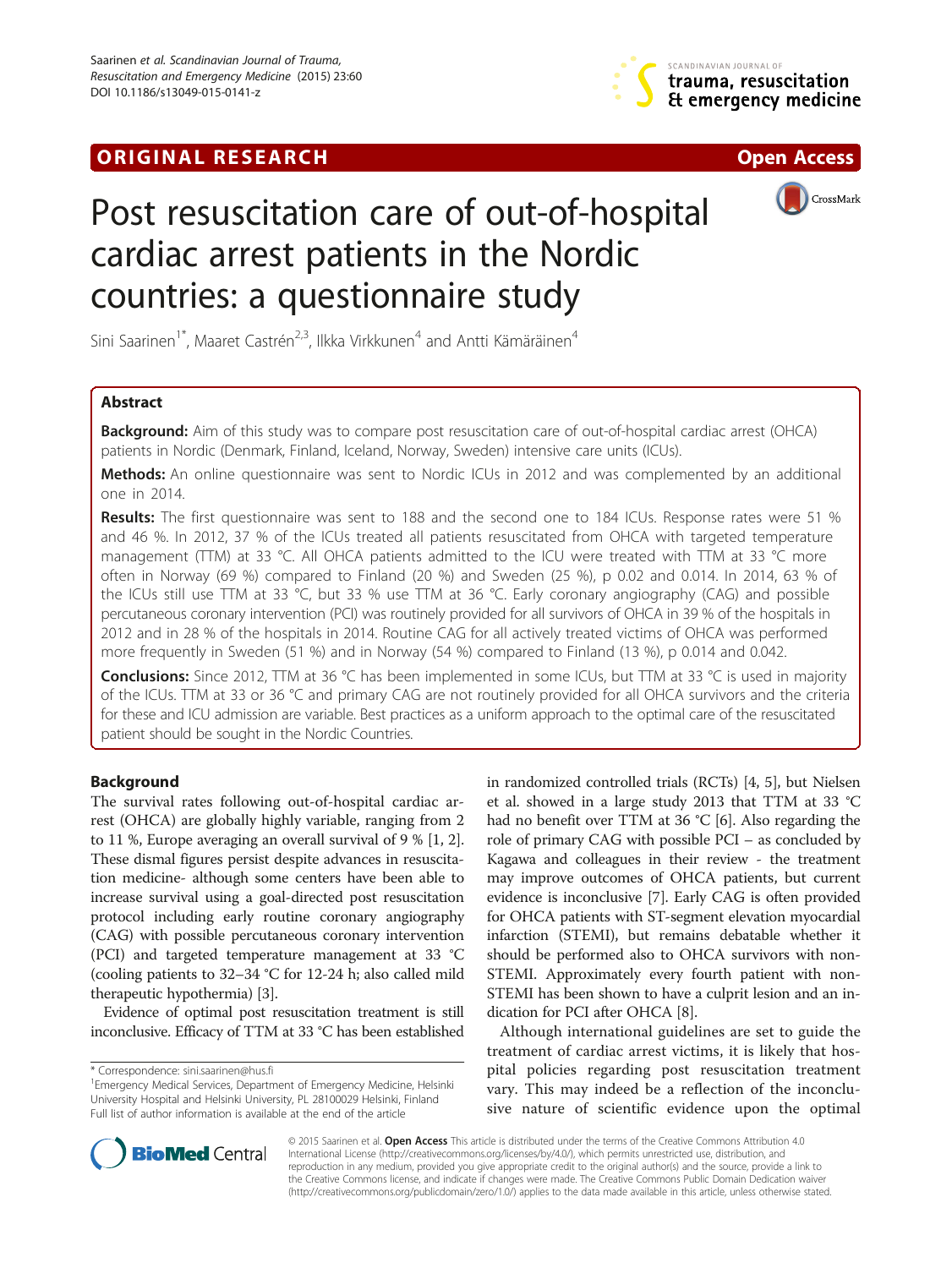treatment during the post resuscitation phase, but also potentially results in variable survival rates of OHCA victims. In particular, on a national level in clinical work, we have observed that hospital policies and criteria for intensive care unit (ICU) admission of OHCA survivors vary, as well as treatment modalities provided, which might affect survival. To our knowledge, no comparison of provided post resuscitation care between the ICUs in the Nordic countries (Denmark, Finland, Iceland, Norway, Sweden) has been done. With this survey, our aim was to investigate ICU treatment and possible differences in the treatment of OHCA patients in the Nordic countries.

#### Methods

First online questionnaire [see online questionnaire, Additional file [1](#page-4-0)] was created including 23 questions concerning post resuscitation care in the ICUs. Email addresses were obtained from national intensive care societies and the questionnaire was sent to the chief physicians of ICUs in Denmark, Finland, Iceland, Norway and Sweden. The first questionnaire was sent in November 2012 and a reminder letter was sent 10 days after and followed by a second one 5 weeks later.

The second questionnaire was not planned in the beginning of the study, but the publication of two large studies during 2013 and 2014 raised the idea of the additional questionnaire to investigate whether clinical practices had changed as a consequence of these new findings. Nielsen et al. [\[6](#page-4-0)] showed no benefit of TTM at 33 °C over TTM at 36 °C in the treatment of comatose survivors after cardiac arrest. More recently, Kim et al. reported no benefit of pre-hospital induction of TTM with cold fluids but significantly more serious adverse events in the group receiving cold fluids [[9\]](#page-4-0). Second questionnaire [see online questionnaire, Additional file [2](#page-4-0)] regarding changes in clinical practices – specifically concerning TTM and PCI - during the last two years was sent to same respondents in October 2014 and a reminder one week later. Responses were collected using a web-based survey tool [\(surveymonkey.com](http://surveymonkey.com)).

Percentages reported are proportions of responses and Fisher's exact test was used to count p-values for categorical data. Statistical significance was set at  $p < 0.05$ .

### Results

# First questionnaire 2012

# Respondents and hospitals

The first questionnaire was sent to 188 ICUs, of which 84 were located in Sweden, 52 in Denmark, 28 in Norway, 22 in Finland and 2 in Iceland. Responses were received from 96 (51 %) ICUs and these were included in the study. Response rates were highest from Iceland (100 %) and Finland (72 %), followed by Sweden (48 %), Denmark (48 %) and Norway (46 %). To a single question, the response rates varied between 61 to 100 %. The responses were mainly provided by chief physicians  $(n = 67 70 \%)$  and consultants  $(n = 25 26 \%)$ .

Of the respondents, 60 (66 %) worked in a hospital receiving all OHCA patients from that area, while 30 (34 %) reported several receiving hospitals in their catchment area. The estimated number of OHCA patients treated per year varied from zero to over forty, most hospitals treating 5–20 patients per year (38 %) or over 40 patients per year (31 %).

#### Which OHCA patients are admitted to the ICU?

Fifty one (59 %) ICUs have a predefined protocol according to which OHCA patients are admitted to the ICU. Of those ICUs having predefined criteria, 25 % stated that the time delay from the onset of the arrest to return of spontaneous circulation (ROSC) is a criterion. The maximum acceptable time from collapse to ROSC for to admit an OHCA patient to the ICU according to predefined criteria varied between 15 to 60 min, 60 min being the most common. Patients presenting with a delay from the onset of arrest to ROSC exceeding 30 min are admitted in 70 (89 %) of the ICUs.

Initial rhythm is included by 27 % in the predefined criteria for ICU admission; half of them accept only patients resuscitated from ventricular fibrillation (VF) or pulseless ventricular tachycardia (VT). In 13 ICUs (16 %) patients with initial rhythm of pulseless electrical activity (PEA) or asystole (ASY) are not admitted to the ICU. Four (5 %) ICUs responded that patients with PEA are not admitted to the ICU even if they are expected to recover and three ICUs (4 %) do not treat patients resuscitated from ASY despite chances to recover would exist.

Age is used as a predefined criterion in 16 % of the ICUs, with maximum age enabling ICU admission ranging from 65 to 80 years. Patients requiring help in activities of daily life are accepted to the ICU in 70 (89 %) of responding hospitals. Four (5 %) ICUs reported that patients with a life time expectancy under 5 years are not admitted to the ICU.

Other predefined criteria to admit a patient to the ICU were a cardiac cause for OHCA, a delay to ROSC over 15 min and Glasgow Coma Scale (GCS) score <9 [[10\]](#page-4-0), expectation of recovery, good or moderate quality of life before OHCA, pre-arrest health state corresponding to the American Society of Anesthesiologists (ASA) classification score 1–3 [[11](#page-4-0)], witnessed onset of arrest, lack of terminal illnesses, intubation and eligibility for ICU treatment before OHCA.

#### ICU treatment

In 2012, twenty nine (37 %) ICUs treated all patients resuscitated from OHCA with TTM at 33 °C, assuming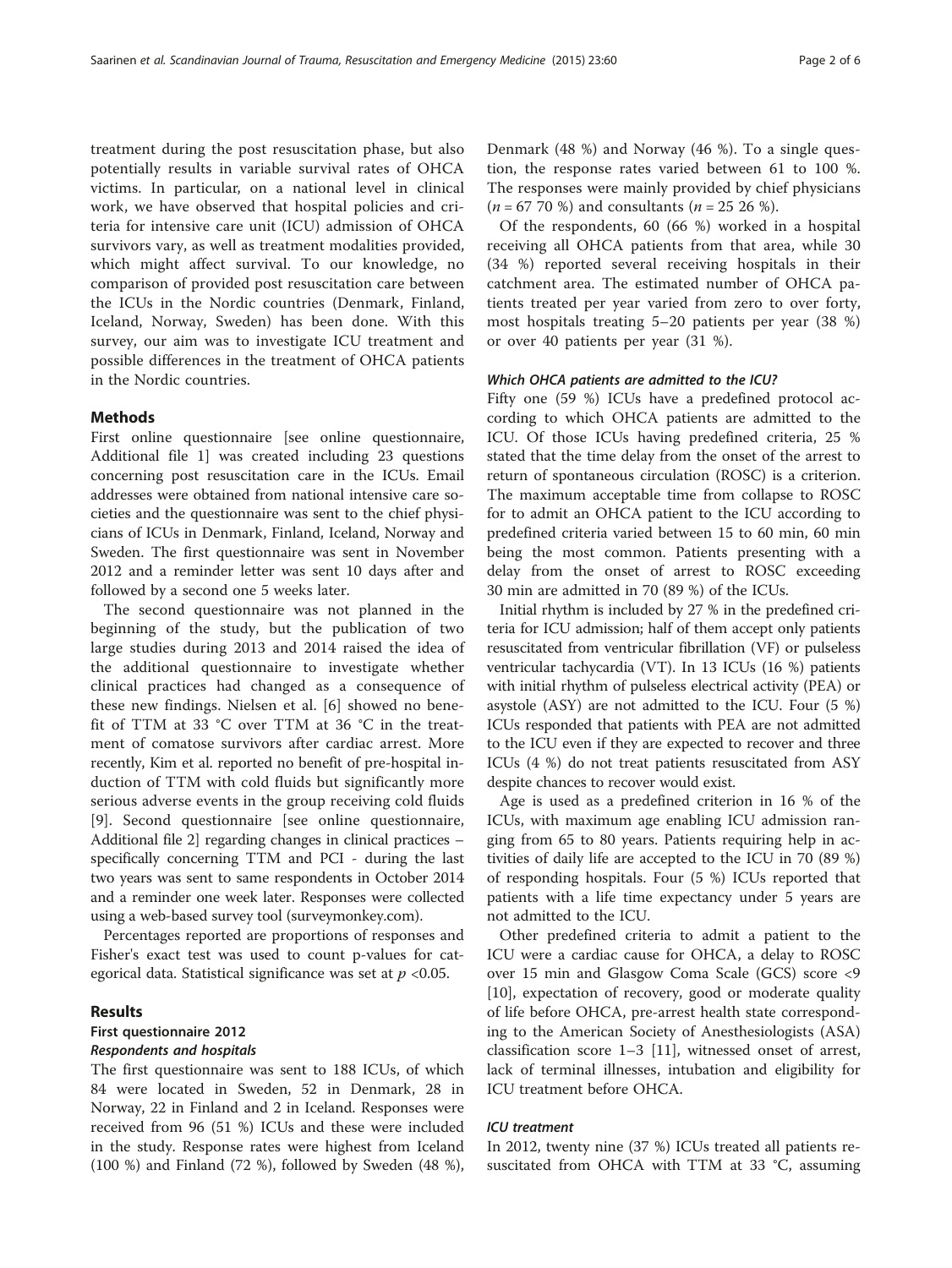there were resources available at the moment. Reasons not to treat a patient with TTM at 33 °C included severe co-morbidities, a non-cardiac cause of OHCA or return of consciousness after resuscitation. Thirty seven percent (28) of clinicians felt comfortable treating OHCA patients without TTM, while 63 % (48) felt uncomfortable.

TTM is induced in the pre-hospital setting of 28 (35 %) ICUs. Pre-hospital TTM is induced with cold intravenous (IV) fluids, ice packs, nasal cannula, by exposing the patient to cold environment or with different combinations of the above. Cold fluids or ice packs were the most frequently used methods.

Early CAG with possible PCI was routinely provided for all survivors of OHCA in 34 (39 %) hospitals in 2012. The proportion of ICUs having a cardiac catheterization laboratory within the same facility is not known, which might affect diagnostic practices.

#### Prognostic decisions

Prognostic evaluation is mostly (38, 49 %) made >72 h after OHCA, but also earlier: between 48 to 72 h (21, 27 %), 24 to 48 h (16, 21 %) or < 24 h (3, 4 %). Prognostic evaluation is mainly based on clinical signs (70, 92 %) and EEG (50, 66 %), whereas somatosensory evoked potentials (SEP) are less used as a prognostic tool (26, 34 %). Biochemical markers such as neurone specific enolase (NSE) or protein S-100 are seldom used (NSE  $n = 7, 9$ %; S-100  $n = 2, 3$  %). Magnetic resonance imaging (MRI) and computed tomography (CT) scan are also used for prognostic evaluation.

#### Regional differences in post resuscitation care

CAG - and PCI if indicated - is routinely provided for all survivors of OHCA significantly more frequently in Sweden (18, 51 %) and in Norway (7, 54 %) compared to Finland (2, 13 %), p 0.014 and 0.042 respectively. In Denmark, CAG is performed routinely in 6 (27 %) ICUs and in Iceland in 1 (50 %) ICU.

A predefined protocol was reported to exist more often in Norway (10, 77 %) and in Denmark (16, 76 %) than in Sweden (17, 49 %) or Finland (7, 47 %), NS.

TTM is induced prior to hospital admission significantly more often in Norway (9, 69 %) and in Finland (8, 53 %) compared to Sweden (4, 14 %), p 0.001 and p 0.009. In Denmark, 6 (29 %) ICUs reported TTM is induced prior to hospital admission and 1 (50 %) in Iceland (Table 1). The method for pre-hospital induction of TTM is typically the infusion of cold IV fluids in Finland and in Iceland, a nasal cooling device in Sweden, icepacks and environmental exposure in Norway and the combination of cold packs, cold IVfluids and environmental exposure in Denmark.

All OHCA patients admitted to the ICU are treated with TTM at 33 °C significantly more often in Norway

Table 1 Number of hospitals providing targeted temperature management at 33 °C/coronary angiography for all out-of-hospital cardiac arrest survivors 2012

| Country | TTM at 33 $^{\circ}$ C | Early CAG |
|---------|------------------------|-----------|
| Denmark | 21 (43 %)              | 6(27%)    |
| Finland | $3(20\%)$              | 2(13%)    |
| Iceland | 1(50%                  | 1(50%     |
| Norway  | 9(69%)                 | 7(54%)    |
| Sweden  | 7(25%)                 | 18 (51 %) |

TTM = targeted temperature management

CAG = coronary angiography

(9, 69 %) compared to Finland (3, 20 %) and Sweden (7, 25 %), p 0.02 and 0.014. Approximately half of the ICUs in Denmark (9, 43 %) and in Iceland (1, 50 %) treat all patients with TTM at 33 °C (Table 1).

#### Second questionnaire on policy change 2014

The second questionnaire was sent successfully to 184 ICUs and 84 of them responded (46 %).

In 2014, 51 (61 %) respondents report that hospital policies on TTM have changed since 2012. Most (52, 63 %) ICUs still use TTM at 33 °C, but 27 (33 %) use TTM at 36 °C.

In 2014, 23 (28 %) ICUs provide routine CAG to all actively treated victims of OHCA. Most (75, 90 %) ICUs report that they have not changed policies regarding CAG and PCI during the last two years.

# Discussion

In this study, the post resuscitation care policies in the ICUs of the Nordic countries were surveyed. With a response rate of 51 %, three main findings were discovered.

First, the criteria for ICU admission are highly variable regarding the effect of the age of the patient, the initial rhythm, and the delay to ROSC. Age may be a contributing factor to poor survival from OHCA, but does not categorically define ICU care as futile [[12, 13](#page-4-0)]. A non-shockable initial rhythm is associated with worse survival than a shockable initial rhythm, but again, does not indicate complete futility *per se* [[5, 14\]](#page-4-0). An interesting result was that most ICUs apply active care in patients with a delay to ROSC of up to 60 min. This is in contrast with the results of Oddo et al. [\[5\]](#page-4-0) and Väyrynen et al. [\[15\]](#page-4-0) – in both these studies survival was unlikely with delays to ROSC exceeding 25 min. Future studies are needed to clarify the impact of different ICUs' admission criteria on survival.

Secondly, post resuscitation care includes TTM as a routine treatment modality for all OHCA survivors only in 37 % of the ICUs, despite Scandinavian and ERC guidelines promoting this treatment also in cases of a non-shockable initial rhythm when active treatment is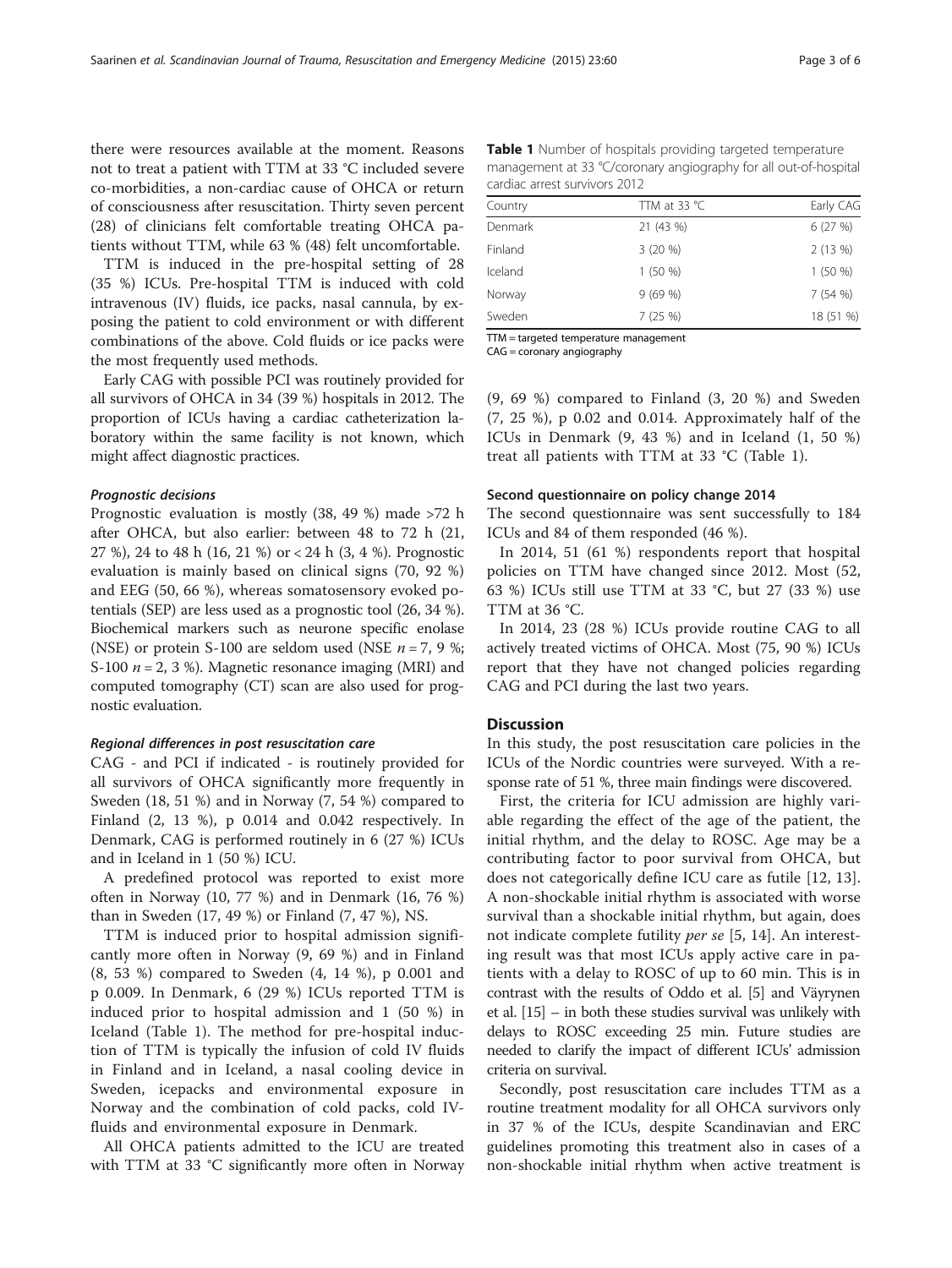decided [[16, 17](#page-4-0)]. Implementation of TTM has varied widely locally as well as between countries: in 2012, 69 % of ICUs in Norway reported to use TTM at 33 °C for all OHCA patients compared to 20 % in Finland. This is in line with a Norwegian study reporting that 70 % of OHCA patients received TTM at 33 °C 2004–2008 [[18\]](#page-4-0). The Norwegian investigators noted that TTM was underused in older age and female subgroups similar to our results as age was a common reason to withhold ICU treatment or TTM [\[18](#page-4-0)]. The publication of new data upon TTM after 2012 is reflected in the practices of the responding ICUs – TTM at 36 °C has been implemented in 33 % of the responding ICUs. Still, 63 % of the responding ICUs provide TTM at 33 °C, reflecting the ongoing debate upon the evidence base of TTM at 36 °C after OHCA. Latest meta-analysis of RCTs concerning TTM revealed that TTM at 33 °C did not improve survival compared to TTM at 36 °C and both TTM at 33 and 36 °C improved survival compared to no TTM [[19](#page-4-0)].

Thirty nine percent of ICUs provide CAG routinely for all survivors of OHCA. According to a recently published systematic review and meta-analysis, 7 out of 32 non-randomised studies supported early CAG with possible PCI and a pooled unadjusted odds ratio for survival of 2.78 favouring acute angiography was reported [[20\]](#page-4-0). PCI has been observed to be associated with significantly higher survival after adjustment for confounders [[21, 22](#page-4-0)], and also associates with better long-term functional outcome and quality of life [\[23](#page-5-0)]. The European Resuscitation Council guidelines 2010 recommend that angiography and PCI, if necessary, should be considered in resuscitated patients with STelevation myocardial infarction or new left bundle branch block and may be reasonable also in selected patients without ECG changes or prior clinical findings such as chest pain, and that angiography could be included in a standardised post-cardiac arrest protocol [[24](#page-5-0)]. However, after publication of the current resuscitation guidelines, the debate upon the actual benefit of early CAG is ongoing and without conclusive evidence to support routine application [[25\]](#page-5-0) –in the follow up survey no significant changes to CAG policies were reported.

Thirdly, prognostic evaluation is performed mainly based on clinical signs (92 %) and in 25 % of the ICUs during 48 h following the arrest. Three ICUs report that prognostic evaluation is performed <24 h of the arrest. These results are alarming as there are no clinical neurological signs that reliably predict poor outcome <24 h after cardiac arrest, and even after 72 h following the arrest some clinical signs such as lowered GCS motor score of 2 or myoclonus are not completely reliable [\[17](#page-4-0), [26](#page-5-0), [27](#page-5-0)]. Furthermore,

in association with the use of TTM at 33 °C, all prognostication should be delayed until >72 h after the initial insult, and decisions to limit or withdraw care should not rely on a single prognostication tool [[17](#page-4-0), [28\]](#page-5-0).

These presented observations alongside the fact that only 59 % of the ICUs have a predefined protocol for post resuscitation care and admission criteria give rise to the assumption that post resuscitation care is not provided in a uniform fashion and according to published guidelines in the Nordic countries.

Although over half of the ICUs in the Nordic countries do have pre-set criteria defining which OHCA patients are admitted to the ICU, the criteria do not seem to present equal approaches towards post resuscitation care of the cardiac arrest survivor. Furthermore, when predefined criteria do not exist, the decision to admit the patient in the ICU is likely to be more clinician-dependent and made on a case-by-case basis.

Both of these approaches carry risks – an evidence based set of predefined criteria may prevent individual variability in terms of ICU admission assessment, but may also exclude those patients that carry potential for good outcome but do not fit these criteria. On the other hand, a case-by-case assessment allows for the evaluation of all factors associated with the initial insult, prediction of outcome and the indications for intensive care. However, individual variability in experience and opinions of the treating physician may lead to alternating patient selection even on the hospital level.

The heterogeneity in the criteria for ICU admission of the cardiac arrest survivor and thereafter provided care reflect the inconclusive evidence regarding optimal post resuscitation care. The purpose of the present study was not to evaluate whether certain treatment protocols or codes of conduct are particularly more appropriate than others, but rather to evaluate whether the intensive care treatment of cardiac arrest victims in the Nordic countries is of uniform nature. As a result, it can be speculated whether existing data on post resuscitation care are interpreted and treatment modalities implemented more locally than according to existing international guidelines. Utstein Formula for Survival Collabolators speculated that local implementation of well-documented therapies is the easiest way to reach most immediate improvement in survival [[29\]](#page-5-0). It is known that several barriers to guideline implementation exist in the context of emergency medical services [[30\]](#page-5-0), but future studies should also take into account that implementation of best practices are truly extended throughout the complete chain of survival.

## Limitations

The main limitations of the study are the low response rates of 51 % to the first questionnaire and 46 % to the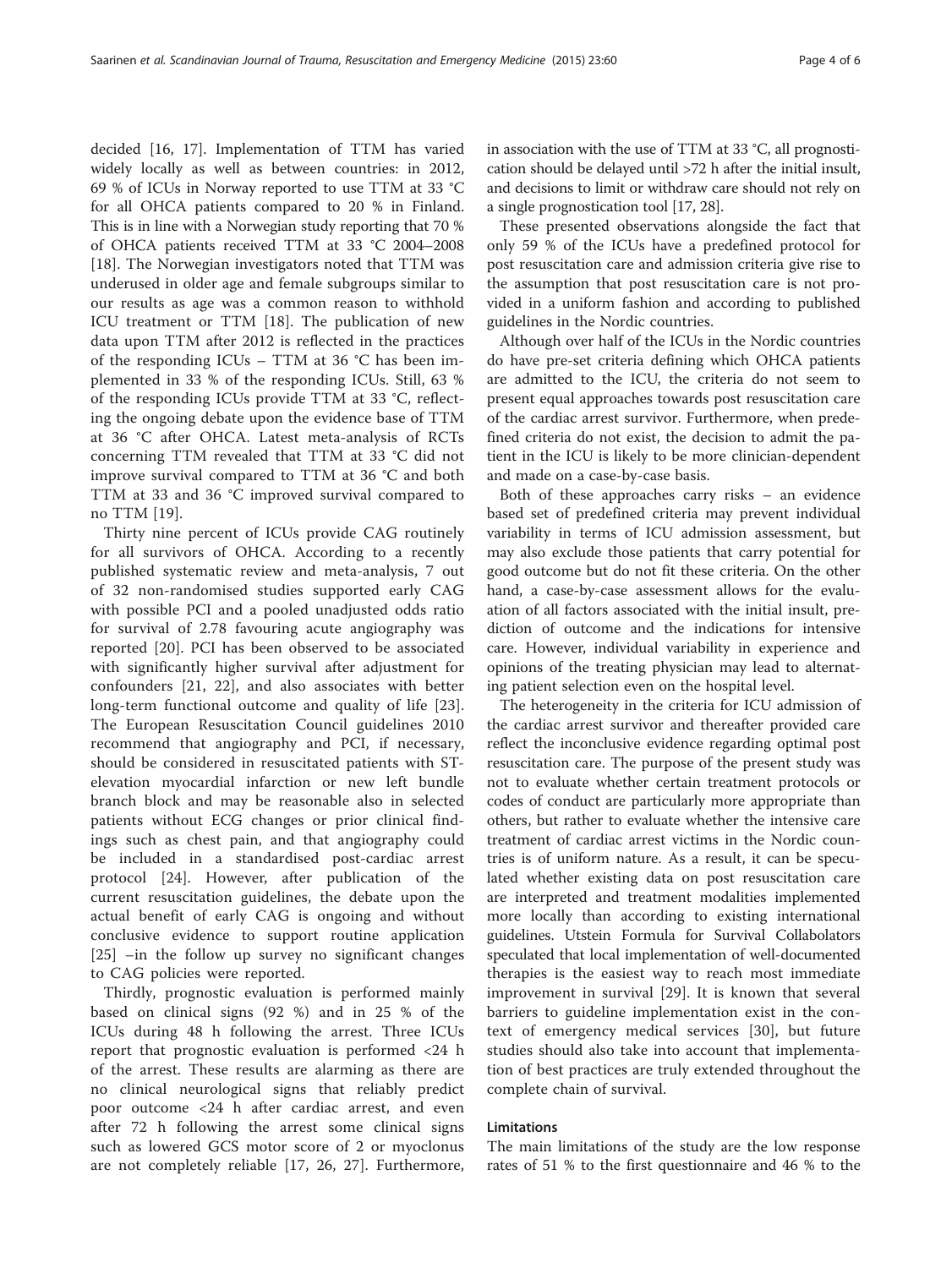<span id="page-4-0"></span>second one. It is possible that ICUs with a standardized post resuscitation protocol for OHCA patients were more willing to respond than those without a protocol, which might affect study results. However, even if a response rate of 100 % would have been received, the content of the responses would not have diminished the range of response variability and thus the differences in admission and treatment protocols. Furthermore, similar response rates are generally reported in online questionnaires. It can also be speculated whether the opinions of the individual responder could affect response contents, but the content and questions of the survey have been specifically directed at the general clinical conduct of ICUs - not at individual physicians.

# Conclusions

In the Nordic countries, criteria for OHCA patients' ICU admission are highly variable. Since 2012, TTM at 36 °C has been implemented in some ICUs, but TTM at 33 °C is used in majority of the ICUs. TTM at 33 or 36 °C and primary coronary intervention are not routinely provided for all OHCA survivors and the criteria for these treatment modalities are variable. A more uniform approach to the optimal care of the resuscitated patient should be sought in the Nordic Countries. This requires the adoption of best practices from centers with best outcomes, and higher level of evidence from clinical studies regarding optimal treatment and patient selection. Despite international guidelines, the implementation of available treatment modalities seems to be variable.

# Additional files

[Additional file 1:](http://www.sjtrem.com/content/supplementary/s13049-015-0141-z-s1.pdf) Questionnaire1.pdf, is the first online

questionnaire. (PDF 115 kb)

[Additional file 2:](http://www.sjtrem.com/content/supplementary/s13049-015-0141-z-s2.pdf) Questionnaire2.pdf, is the second questionnaire concerning policy change. (PDF 27 kb)

#### Competing interests

The authors declare that they have no competing interests.

#### Authors' contributions

All authors have made substantial contributions to the concept and design of the study, were involved in revising the manuscript critically, gave final approval of the version to be published and agreed to be accountable for all aspects of the work. AK and SS drafted the manuscript. SS collected and analyzed data. All authors read and approved the final manuscript.

#### Author details

<sup>1</sup> Emergency Medical Services, Department of Emergency Medicine, Helsinki University Hospital and Helsinki University, PL 28100029 Helsinki, Finland. <sup>2</sup>Department of Emergency Medicine and Services, Helsinki University Hospital and Helsinki University, Helsinki, Finland. <sup>3</sup>Department of Clinical Science and Education, Södersjukhuset, Karolinska Institutet, Stockholm, Sweden. <sup>4</sup>Emergency Medical Services, Tampere University Hospital, Tampere, Finland.

#### Received: 24 March 2015 Accepted: 7 August 2015 Published online: 22 August 2015

#### References

- 1. Berdowski J, Berg RA, Tijssen JG, Koster RW. Global incidences of out-ofhospital cardiac arrest and survival rates: Systematic review of 67 prospective studies. Resuscitation. 2010;81:1479–87.
- 2. Nolan JP. What's new in the management of cardiac arrest? Intensive Care Med. 2013;39:1211–3.
- 3. Sunde K, Pytte M, Jacobsen D, Mangschau A, Jensen LP, Smedsrud C, et al. Implementation of a standardised treatment protocol for post resuscitation care after out-of-hospital cardiac arrest. Resuscitation. 2007;73:29–39.
- 4. Hypothermia after cardiac arrest study group. Mild therapeutic hypothermia to improve the neurologic outcome after cardiac arrest. N Engl J Med. 2002;346:549–56.
- 5. Oddo M, Ribordy V, Feihl F, Rossetti AO, Schaller MD, Chiolero R, et al. Early predictors of outcome in comatose survivors of ventricular fibrillation and non-ventricular fibrillation cardiac arrest treated with hypothermia: a prospective study. Crit Care Med. 2008;36:2296–301.
- 6. Nielsen N, Wetterslev J, Cronberg T, Erlinge D, Gasche Y, Hassager C, et al. Targeted temperature management at 33degreeC versus 36degreeC after cardiac arrest. N Engl J Med. 2013;369:2197–206.
- 7. Kagawa E, Dote K, Kihara Y. Percutaneous coronary intervention for postcardiac arrest syndrome. Curr Opin Cardiol. 2013;28:689–94.
- 8. Radsel P, Knafelj R, Kocjancic S, Noc M. Angiographic characteristics of coronary disease and postresuscitation electrocardiograms in patients with aborted cardiac arrest outside a hospital. Am J Cardiol. 2011;108:634–8.
- 9. Kim F, Nichol G, Maynard C, Hallstrom A, Kudenchuk P, Rea T, et al. Effect of prehospital induction of hypothermia on survival and neurological status among adults with cardiac arrest. JAMA. 2014;311(1):45–52.
- 10. Teasdale G, Maas A, Lecky F, Manley G, Stocchetti N, Murray G. The Glasgow Coma Scale at 40 years: standing the test of time. Lancet Neurol. 2014;13:844–54.
- 11. Daabiss M. American Society of Anaesthesiologists physical status classification. Indian J Anaesth. 2011;55:111–5.
- 12. Pleskot M, Hazukova R, Stritecka H, Cermakova E. Five-year survival of patients after out-of-hospital cardiac arrest depending on age. Arch Gerontol Geriatr. 2011;53:e88–92.
- 13. Bunch TJ, White RD, Khan AH, Packer DL. Impact of age on long-term survival and quality of life following out-of-hospital cardiac arrest. Crit Care Med. 2004;32:963–7.
- 14. Vaahersalo J, Hiltunen P, Tiainen M, Oksanen T, Kaukonen KM, Kurola J, et al. Therapeutic hypothermia after out-of-hospital cardiac arrest in Finnish intensive care units: the FINNRESUSCI study. Intensive Care Med. 2013;39:826–37.
- 15. Vayrynen T, Kuisma M, Maatta T, Boyd J. Who survives from out-of-hospital pulseless electrical activity? Resuscitation. 2008;76:207–13.
- 16. Castren M, Silfvast T, Rubertsson S, Niskanen M, Valsson F, Wanscher M, et al. Task Force on Scandinavian Therapeutic Hypothermia Guidelines, Clinical Practice Committee Scandinavian Society of Anaesthesiology and Intensive care Medicine. Scandinavian clinical practice guidelines for therapeutic hypothermia and post-resuscitation care after cardiac arrest. Acta Anaesthesiol Scand. 2009;53:280–8.
- 17. Deakin CD, Nolan JP, Soar J, Sunde K, Koster RW, Smith GB, et al. European Resuscitation Council Guidelines for Resuscitation 2010 Section 4. Adult advanced life support. Resuscitation. 2010;81:1305–52.
- 18. Lindner TW, Langørgen J, Sunde K, Larsen AI, Kvaløy JT, Heltne JK, et al. Factors predicting the use of therapeutic hypothermia and survival in unconscious out-of-hospital cardiac arrest patients admitted to the ICU. Crit Care. 2013;17:R147.
- 19. Vargas M, Servillo G, Sutherasan Y, Rodríguez-González R, Brunetti I, Pelosi P. Effects of in-hospital low targeted temperature after out-of-hospital cardiac arrest: A systematic review with meta-analysis of randomized clinical trials. Resuscitation. 2015;91:8–18.
- 20. Larsen JM, Ravkilde J. Acute coronary angiography in patients resuscitated from out-of-hospital cardiac arrest–a systematic review and meta-analysis. Resuscitation. 2012;83:1427–33.
- 21. Dumas F, White L, Stubbs BA, Cariou A, Rea TD. Long-term prognosis following resuscitation from out of hospital cardiac arrest: role of percutaneous coronary intervention and therapeutic hypothermia. J Am Coll Cardiol. 2012;60:21–7.
- 22. Bougouin W, Lamhaut L, Marijon E, Jost D, Dumas F, Deye N, et al. Characteristics and prognosis of sudden cardiac death in greater Paris. Intensive Care Med. 2014;40:846–54.